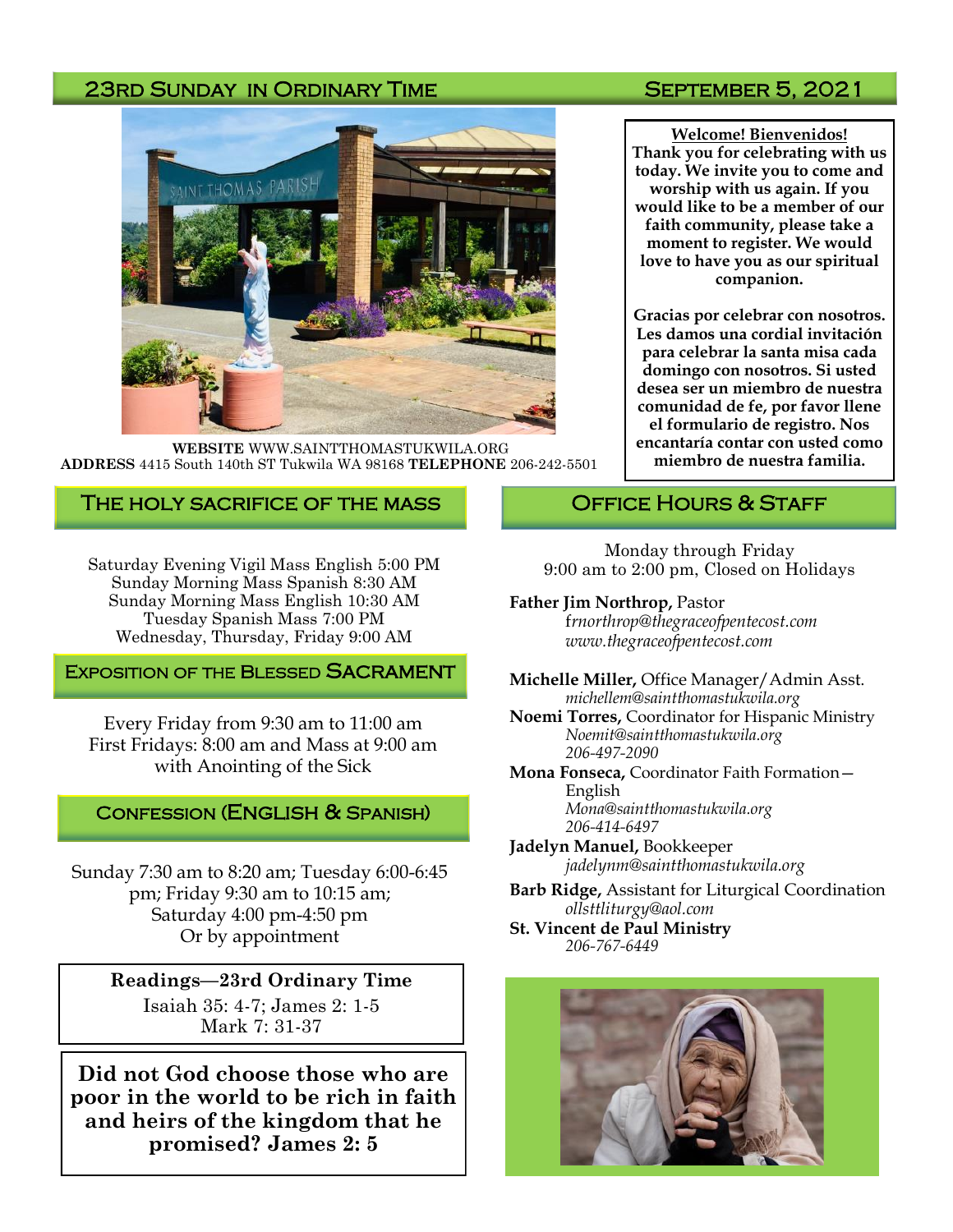### SPECIAL EVENTS

### **September 18 & 19—Offering, Catholic Campaign for Human Development**

The Catholic Campaign for Human Development is the national anti-poverty program of the U.S. Catholic Bishops, working to carry out the mission of Jesus Christ *"... to bring glad tidings to the poor ... liberty to captives ... sight to the blind, and let the oppressed go free." (Luke 4:18)*  CCHD works to break the cycle of poverty by helping low-income people participate in decisions that affect their lives, families and communities, offering a hand up, not a handout.

#### **Emergency Collection for Haiti**

Special appeal for the U.S. Bishops' Emergency Disaster Fund to support Haiti after the earthquake and Tropical Storm Grace. https:// donate.seattlearchdiocese.org/ haitispecialcollection

#### **At Home with Faith**

The words of the Lord are Spirit and life – are we listening? Read *[At Home with Faith](https://marriagefamilylife.seattlearchdiocese.org/athomewithfaith)* for weekly Scripture reflections and faith resources for the family. New issues on Thursdays! https:// marriagefamilylife.seattlearchdiocese.org/ athomewithfaith

### FINANCIAL STEWARDSHIP AT St. Thomas

| Saturday & Sunday English Masses                                      | \$1,887.00  |
|-----------------------------------------------------------------------|-------------|
| Sunday & Tuesday Spanish Mass                                         | \$1,078.00  |
| Weekly Online Stewardship                                             | \$981.00    |
| Maintenance Fund/Fondo de Mantenimiento                               | \$600.00    |
| <b>Total Donation/Donación Total</b>                                  | \$4,545.00  |
| <b>Annual Catholic Appeal Goal</b>                                    | \$29,539.00 |
| Received so far: \$25,375.35 (85.9 % of goal)<br><b>BALANCE OWING</b> | \$4,163.65  |

**The stewardship report above is from August 28 & 29**

### **Please Call the Parish Office for Mass Intentions**



# **Faith Formation in 2021-2022**

Last year we had a late start because of COVID. This year we are starting Oct. 5.

- Registration has begun for
	- Faith Formation 1st through 12th grades
	- Preparation for 1st Reconciliation and 1st Communion
	- Confirmation classes and RCIA for new Christians
	- Adult Bible Study. Father Jim will continue the Bible Timeline

Under St. Thomas' patronage, our parish aspires to evangelize our world through the Beauty of our Liturgical worship; the Goodness of our lives empowered by the Holy Spirit and ordered towards holiness in community; and conforming our minds to the Truth of the Scriptures and Tradition.